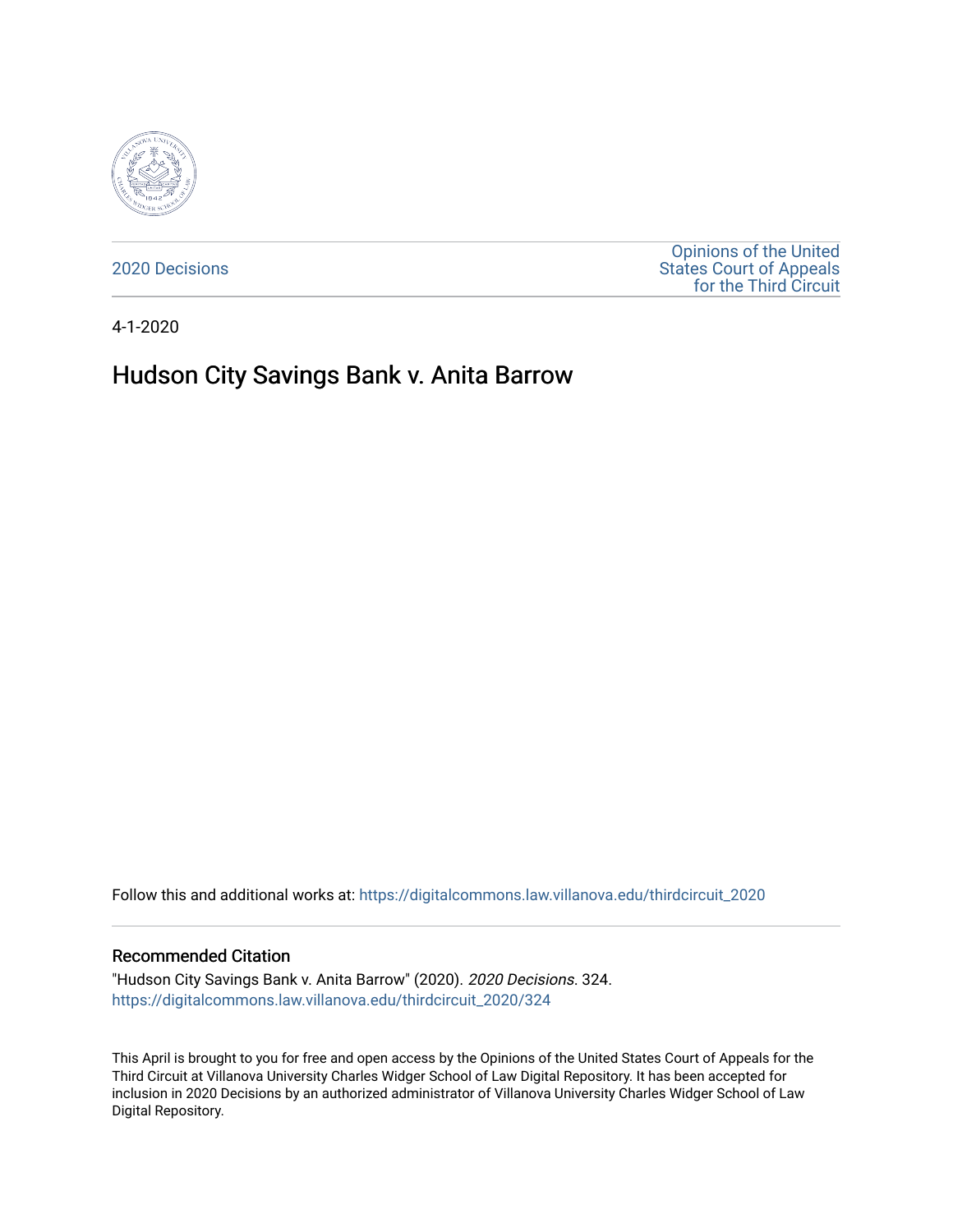# **CLD-124 (\*\*\*AMENDED) NOT PRECEDENTIAL**

# UNITED STATES COURT OF APPEALS FOR THE THIRD CIRCUIT

#### No. 20-1043

## HUDSON CITY SAVINGS BANK

v.

ANITA BARROW; MR. BARROW, Husband of Anita Barrow

Anita Barrow, Appellant

On Appeal from the United States District Court for the District of New Jersey (D.N.J. Civil Action No. 2-16-cv-04190) District Judge: Honorable Kevin McNulty

 $\mathcal{L}_\text{max}$ 

Submitted for Possible Dismissal Due to a Jurisdictional Defect or Possible Summary Action Pursuant to Third Circuit LAR 27.4 and I.O.P. 10.6 February 27, 2020

Before: JORDAN, KRAUSE and MATEY, Circuit Judges

(Opinion filed: April 1, 2020)

## OPINION\*

 $\mathcal{L}_\text{max}$ 

<sup>\*</sup> This disposition is not an opinion of the full Court and pursuant to I.O.P. 5.7 does not constitute binding precedent.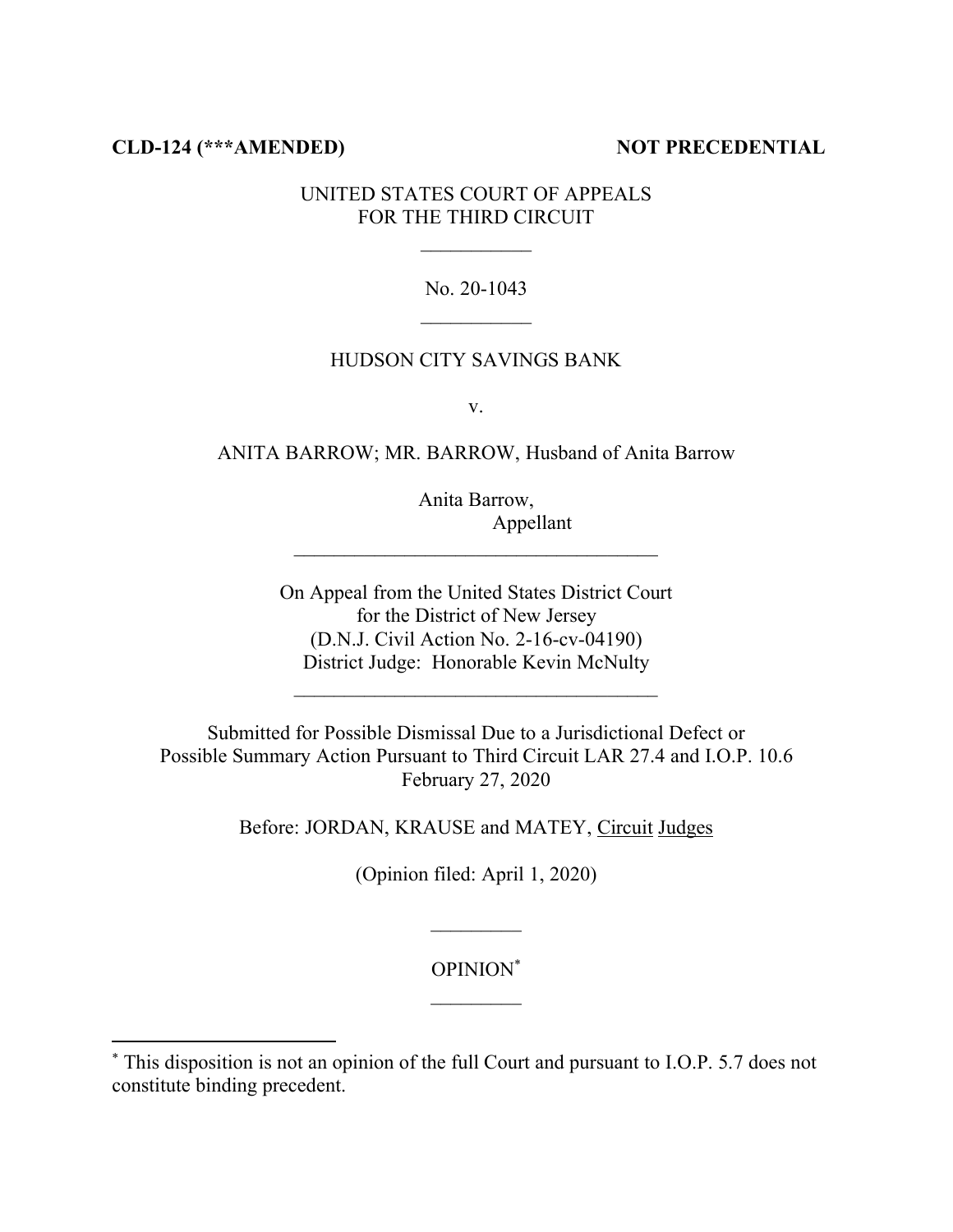#### PER CURIAM

Pro se appellant Anita Barrow appeals the District Court's order denying her request for injunctive relief. We will dismiss the appeal for lack of jurisdiction.

Barrow was the defendant in a foreclosure action that Hudson City Savings Bank filed in New Jersey state court. Barrow removed the action to the District of New Jersey, and the District Court remanded it back to state court for lack of federal subject-matter jurisdiction. See ECF No. 22. Barrow appealed, and we dismissed the appeal for lack of jurisdiction pursuant to 28 U.S.C. § 1447(d). See C.A. No. 17-1652.

The case proceeded in state court. Barrow filed a "contesting answer and counterclaims," in which she asserted counterclaims under the Truth in Lending Act, the Fair Debt Collection Practices Act, 42 U.S.C. § 1983, and the Fair Housing Act. See ECF No. 41-1 at 10–15. Hudson filed a motion to dismiss the counterclaims, which the court granted. See id. at 100–03. In February 2018, the court entered judgment in Hudson's favor in the foreclosure action. See id. at 104–08, 111.

Despite the fact that the District Court had remanded the matter and closed the federal case (and that the state court had entered judgment), Barrow continued to file motions in the District Court. On February 22, 2019, she filed a request "for [an] emergent temporary and preliminary injunction," ECF No. 42, in which she asked the Court to block a sheriff's sale of her home that was scheduled for later that day. The District Court denied the request because there was no existing federal case and any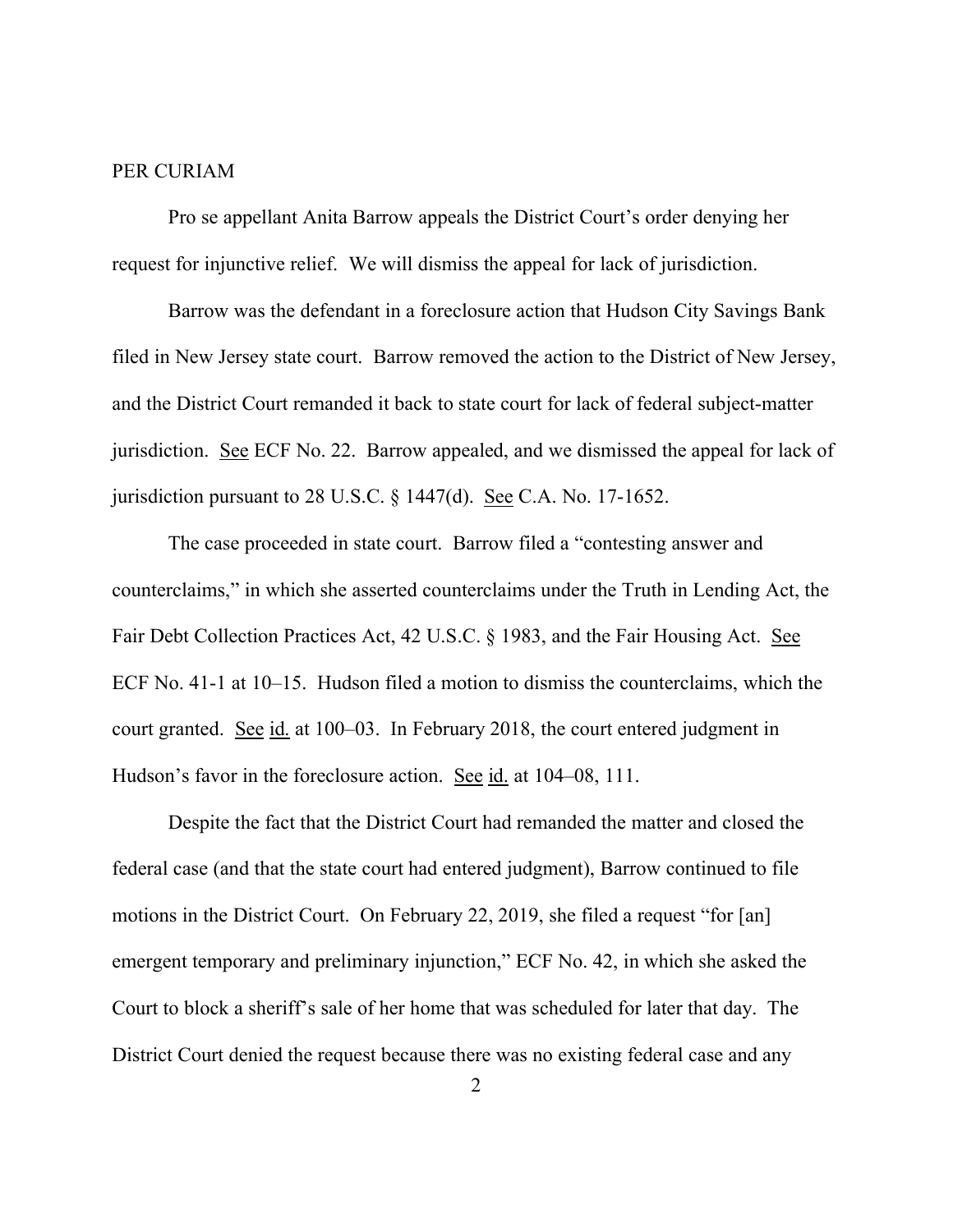possible relief was barred by res judicata or the Rooker-Feldman doctrine. See ECF No. 43. Barrow filed a timely notice of appeal. In her appellate brief, Barrow stated that the sheriff's sale had occurred as scheduled. We therefore dismissed the appeal as moot. See Hudson City Sav. Bank v. Barrow, 782 F. App'x 225 (3d Cir. 2019) (per curiam).

On December 23, 2019, Barrow filed the motion at issue in this appeal, in which she asked the District Court to enjoin her eviction, which was scheduled for January 17, 2020, and to reconsider its refusal to enjoin the sheriff's sale. See ECF No. 49. The District Court denied the motion, see ECF No. 51, and Barrow appealed. She filed a motion asking us to enjoin the eviction, which we denied on January 16, 2020. Both parties have informed us that the eviction has occurred as scheduled. In this Court, Barrow has filed several motions.

We will dismiss the appeal.<sup>1</sup> "Article III extends the Judicial Power of the United States only to 'cases' and 'controversies.'" Unalachtigo Band of Nanticoke Lenni Lenape Nation v. Corzine, 606 F.3d 126, 129 (3d Cir. 2010). This "case or controversy requirement continues through all stages of federal judicial proceedings, trial and appellate," Burkey v. Marberry, 556 F.3d 142, 147 (3d Cir. 2009); "once the controversy ceases to exist the court must dismiss the case for lack of jurisdiction," Lusardi v. Xerox Corp., 975 F.2d 964, 974 (3d Cir. 1992).

<sup>&</sup>lt;sup>1</sup> Under 28 U.S.C. § 1292(a)(1), a litigant may immediately appeal from an interlocutory order denying an injunction. See Miller v. Mitchell, 598 F.3d 139, 145 (3d Cir. 2010).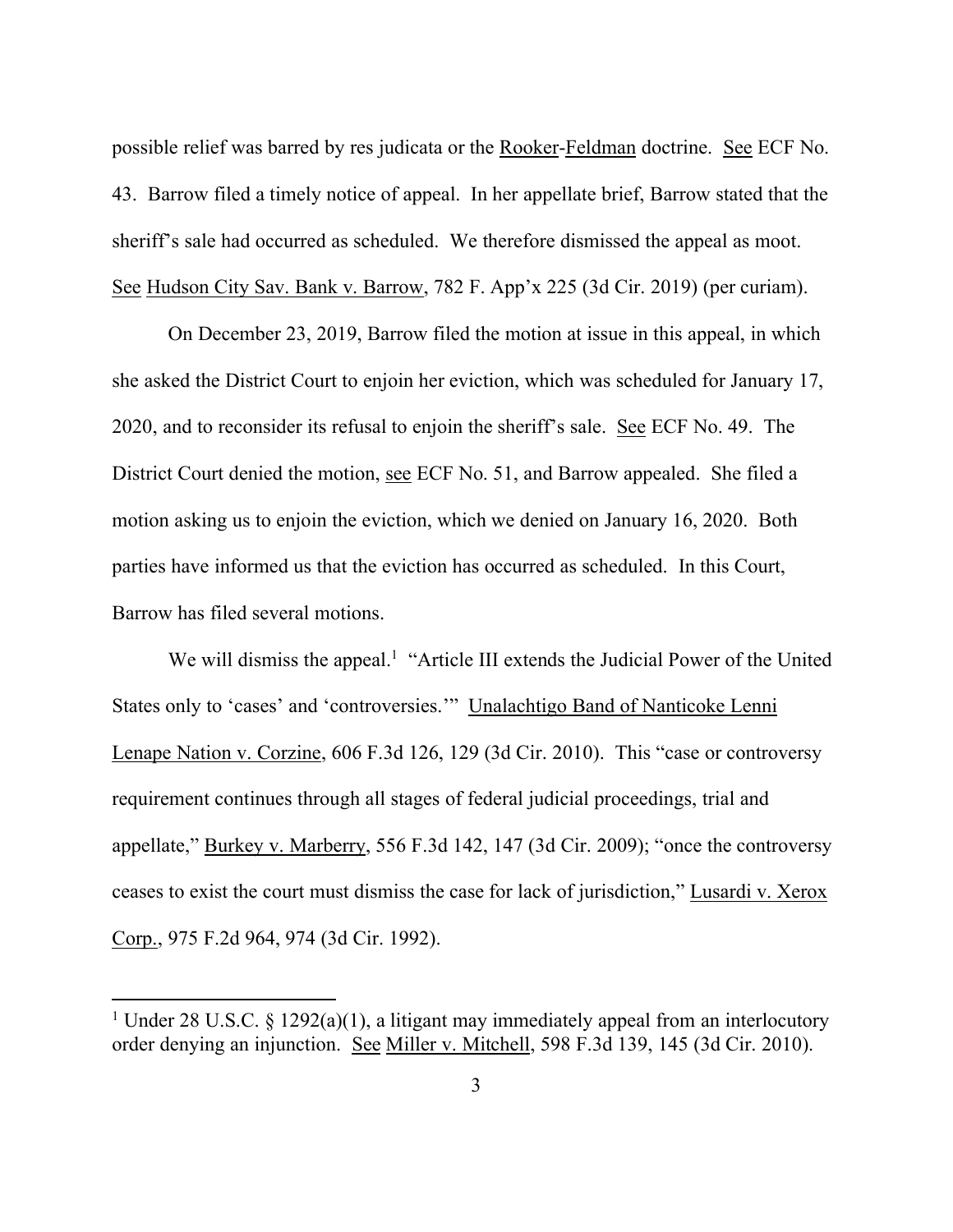In the District Court, Barrow sought primarily to enjoin her eviction. See ECF No. 51 at 2.<sup>2</sup> That eviction has taken place, and there is now no meaningful relief that we can grant. See Blanciak v. Allegheny Ludlum Corp., 77 F.3d 690, 698–99 (3d Cir. 1996) ("If developments occur during the course of adjudication that . . . prevent a court from being able to grant the requested relief, the case must be dismissed as moot."); Brill v. Gen. Indus. Enters., Inc., 234 F.2d 465, 469 (3d Cir. 1956) ("[W]here the act sought to be restrained has been performed, the appellate courts will deny review on the ground of mootness."). Barrow also asked the District Court to reconsider its refusal to enjoin the sheriff's sale. However, as we explained in Barrow's previous appeal, because the sale has occurred, we cannot grant meaningful relief as to that request, either. See Hudson City Sav. Bank, 782 F. App'x at 226.

<sup>&</sup>lt;sup>2</sup> In this Court, Barrow has raised a variety of other arguments. However, currently on appeal is only the District Court's order denying Barrow's request for injunctive relief (and denying her request to reconsider the denial of injunctive relief). See ECF No. 49. Moreover, we note that Barrow also occasionally suggests that she seeks reconsideration of the District Court's 2016 order remanding the matter to state court. We previously held that we lacked jurisdiction to review the remand order; "if we do not have jurisdiction to review a remand order itself, we cannot have jurisdiction to review a motion to reconsider a remand order." Agostini v. Piper Aircraft Corp., 729 F.3d 350, 353 (3d Cir. 2013).